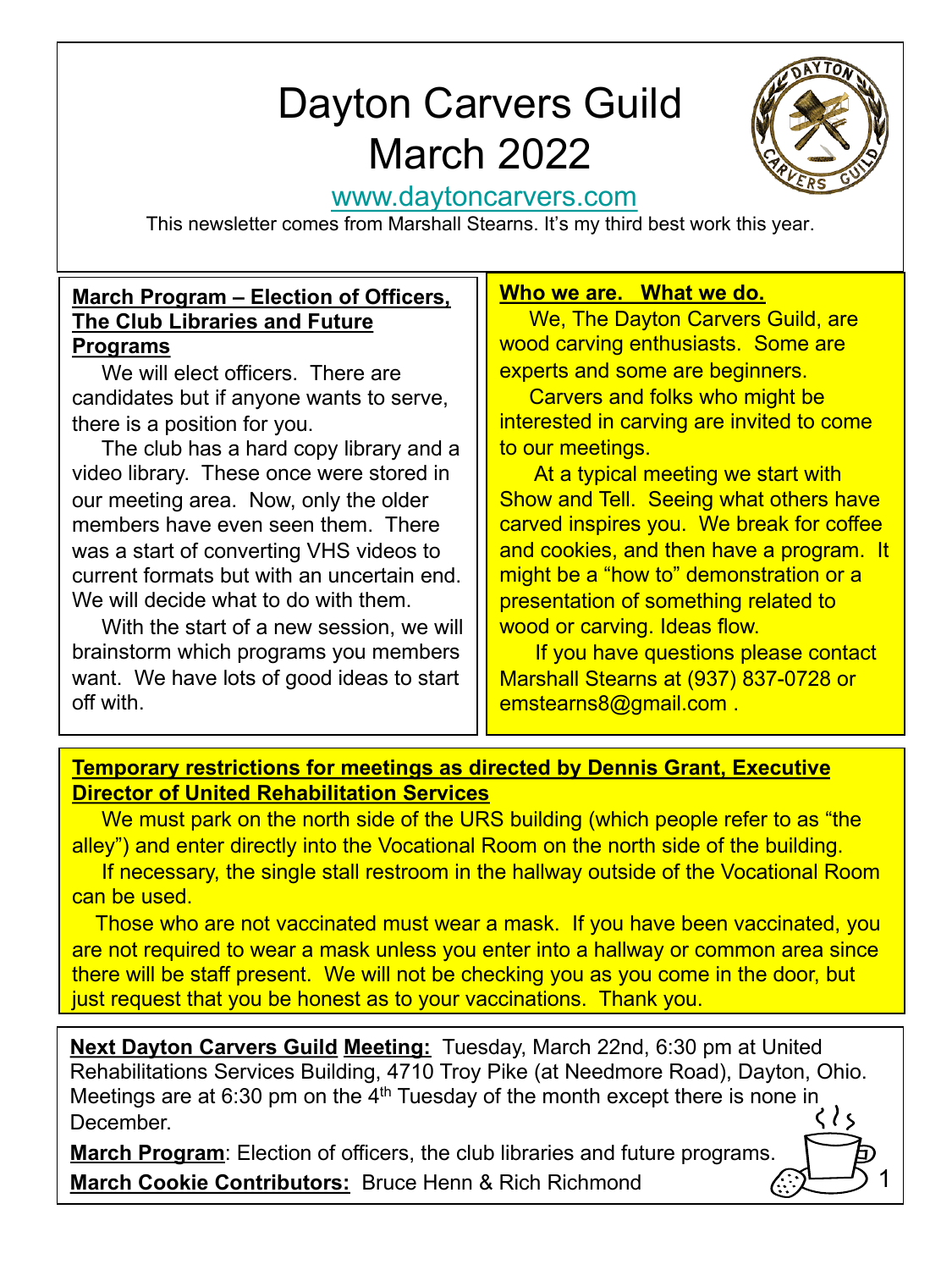#### **Carvers Luncheon at Marion's**

In February the chef at Marion's provided a special lunch for us. It was varenyky, Ukrainian style. She prepared them first by boiling, then frying in butter and then baking in heavy cream. Served with Polish sausage, they were ready to assuage the pangs of a keen appetite for which the carvers are seldom at a loss.

The carvers meet for lunch at Marion's North Piazza. Join us if you can. It's at noon on every first Wednesday of the month at Marion's North, 3443 North Dixie Drive in Dayton.

#### **Visitors at the February Meeting**

Barb Liptak and Russ Wright.

### **New Member**

Barb Liptak. Barb, this will be a fruitful venture for us and for you.

# **February Show & Tell Winner**

It was Rich Richmond and he chose a gouge.

#### **February 50/50 Winner**

Russ Wright was the winner. He pocketed \$11.

For the new attendees, here is how the 50/50 works. You buy tickets. A winning ticket is drawn. The winner gets 50% of the sales and the other 50% goes to the club.

#### **Dues Due**

Remember, membership dues are due by March 31, 2022. Dues are \$10 for individual, \$15 for family. You can pay them at the March meetings, or mail a check or money order payable to Dayton Carvers Guild to: Barb Belcher, 6205 U S Route 40, Tipp City, OH. 45371-9422.

[After March 31, B](mailto:r1belcher@aol.com)arb will be preparing an updated Club Roster, so if you have had any changes to your address, telephone number or email address, please let her know at

r1belcher@aol.com or (937) 845-0346.

Renew your dues and update your information pronto, so when Barb promptly makes the roster you are on it. (That's from Marshall.)

## **Member Discount at The Hardwood Store**

Your Dayton Carvers Guild membership card will save you money at The Hardwood Store. They give us:

• 10% off retail price of lumber and moldings

- 5% off retail price of plywood and doors
- 10% off all other regularly priced items
- No discounts on sale or clearance items
- No discounts on flooring and decking.

The Hardwood Store has an extensive stock of woods for carving and woodworking, as well as exotics. Their website is at

www.thehardwoodstore.com. Find them at 340 Enon Road, Enon, Ohio 45323. Phone: 937-864-2899.